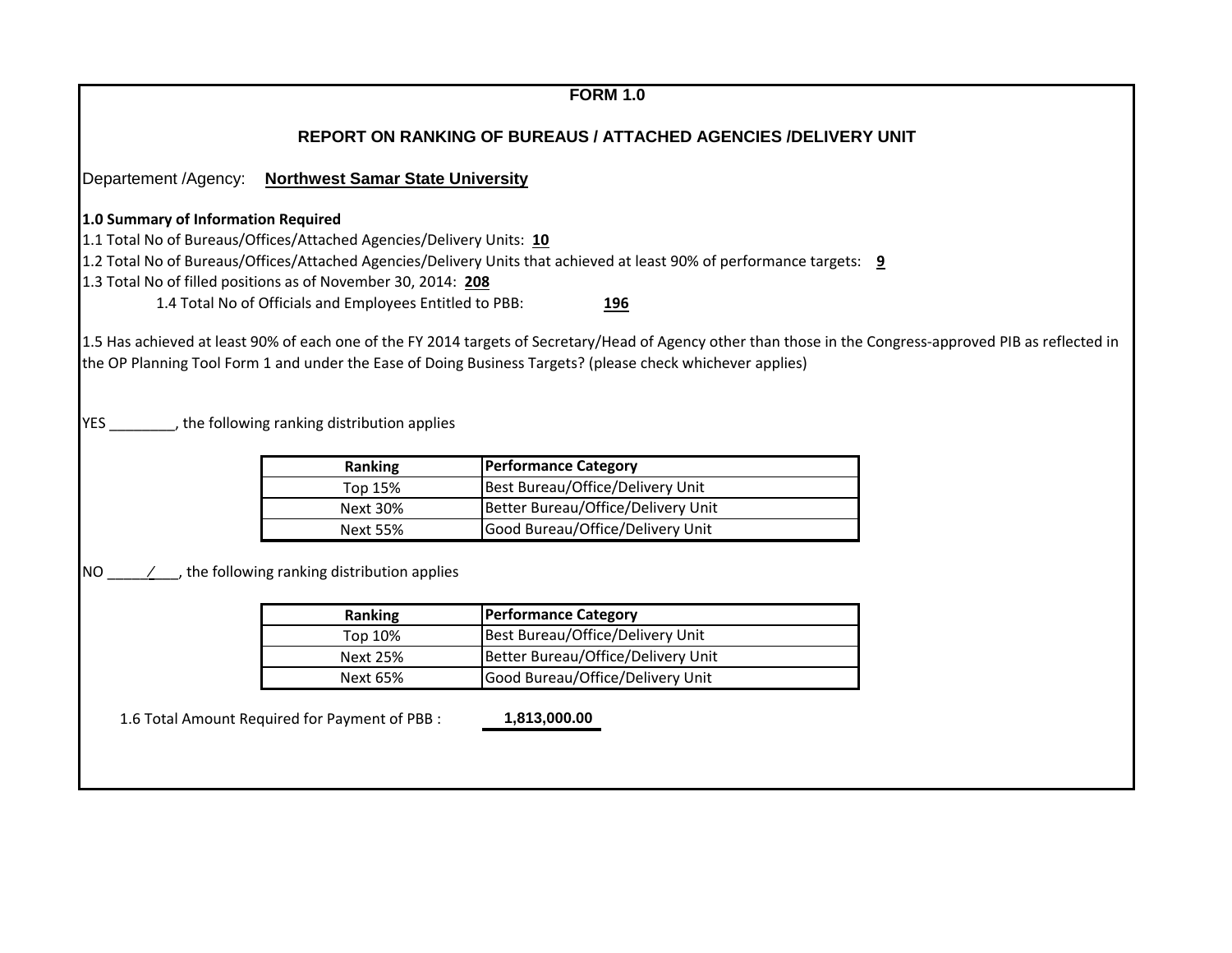## **2.0 REPORT ON RANKING OF DELIVERY UNITS**

## Departement /Agency: Northwest Samar State University

|                  |                                    | Rate of                                |                                 | <b>Ranking of Employees</b>        |               |
|------------------|------------------------------------|----------------------------------------|---------------------------------|------------------------------------|---------------|
| Ranking          | <b>Name of Delivery Unit</b>       | Accomplishment<br>of Targets<br>(in %) | Ranking                         | No of Employees by<br>Salary Grade | Amount of PBB |
| 2.1 Best (10%)   | Delivery Unit 1:                   | 159.33%                                | Best Performer (20%)            |                                    |               |
|                  | College of Agri-Tourism and        |                                        | Baldomaro, Cynthia P.           | $SG 20 = 1$                        | 35,000.00     |
|                  | Resource Education (CATRE)         |                                        | Villocino, Santos Jr. B.        | $SG 15 = 1$                        | 35,000.00     |
|                  |                                    |                                        | <b>SUB TOTAL BEST PERFORMER</b> |                                    | 70,000.00     |
|                  |                                    |                                        | Better Performer (35%)          |                                    |               |
|                  |                                    |                                        | Lauderes, Archie B.             | $SG 12 = 1$                        | 20,000.00     |
|                  |                                    |                                        | Sambalilo, Jose Russel A.       | $SG 12 = 1$                        | 20,000.00     |
|                  |                                    |                                        | Casiracan, Mia Cheryl E.        | $SG 13 = 1$                        | 20,000.00     |
|                  |                                    |                                        | Alorro, Jessica C.              | $SG 12 = 1$                        | 20,000.00     |
|                  |                                    |                                        |                                 | <b>SUB TOTAL BETTER PERFORMER</b>  | 80,000.00     |
|                  |                                    |                                        | Good Performer (45%)            |                                    |               |
|                  |                                    |                                        | Pasaporte, Catalina R.          | SG 15= 1                           | 10,000.00     |
|                  |                                    |                                        | Bernadit, Leonida S.            | $SG 12 = 1$                        | 10,000.00     |
|                  |                                    |                                        | Tizon, Francisca C.             | $SG 17 = 1$                        | 10,000.00     |
|                  |                                    |                                        | Docdoc, Vercelle A.             | $SG 12 = 1$                        | 10,000.00     |
|                  |                                    |                                        | Lacaba, Marianni Joy D. (5 mos) | $SG 13 = 1$                        | 6,000.00      |
|                  |                                    |                                        |                                 | <b>SUB TOTAL GOOD PERFORMER</b>    | 46,000.00     |
| 2.2 Better (25%) | <b>Delivery Unit 1:</b>            | 147.55%                                | <b>Best Performer (15%)</b>     |                                    |               |
|                  | <b>Student Affairs and Related</b> |                                        | Cabug-os, Michael O.            | $SG 04 = 1$                        | 25,000.00     |
|                  | Services (SARS)                    |                                        |                                 | <b>SUB TOTAL BEST PERFORMER</b>    | 25,000.00     |
|                  |                                    |                                        | Better Performer (30%)          |                                    |               |
|                  |                                    |                                        | Trani, Josefa T.                | $SG 17 = 1$                        | 13,500.00     |
|                  |                                    |                                        | Conchas, Ernani L.              | $SG 01 = 1$                        | 13,500.00     |
|                  |                                    |                                        | Mazorca, Roselle G.             | $SG 04 = 1$                        | 13,500.00     |
|                  |                                    |                                        |                                 | <b>SUB TOTAL BETTER PERFORMER</b>  | 40,500.00     |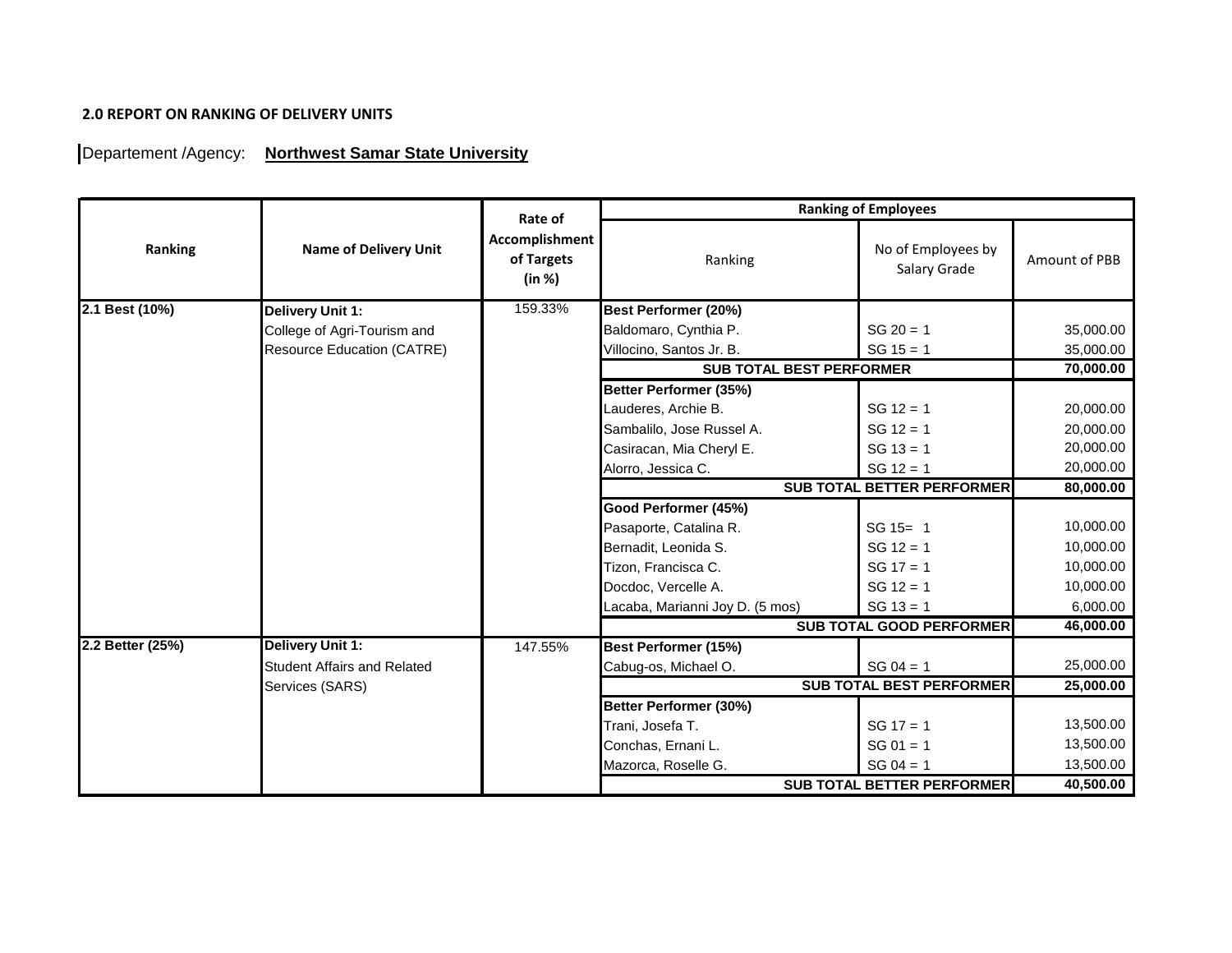|         |                              | Rate of<br>Accomplishment<br>of Targets<br>(in %) | <b>Ranking of Employees</b> |                                    |               |  |
|---------|------------------------------|---------------------------------------------------|-----------------------------|------------------------------------|---------------|--|
| Ranking | <b>Name of Delivery Unit</b> |                                                   | Ranking                     | No of Employees by<br>Salary Grade | Amount of PBB |  |
|         |                              |                                                   | Good Performer (55%)        |                                    |               |  |
|         |                              |                                                   | Daguman, Ellery D.          | $SG 17 = 1$                        | 7,000.00      |  |
|         |                              |                                                   | Maribojoc, Diosdado O.      | $SG 18 = 1$                        | 7,000.00      |  |
|         |                              |                                                   | Delos Reyes, Bella B.       | $SG 19 = 1$                        | 7,000.00      |  |
|         |                              |                                                   | Manalo, Marife C.           | $SG 06 = 1$                        | 7,000.00      |  |
|         |                              |                                                   | Salurio, Livia Lourdes B.   | $SG 04 = 1$                        | 7,000.00      |  |
|         |                              |                                                   |                             | <b>SUB TOTAL GOOD PERFORMER</b>    | 35,000.00     |  |
|         | <b>Delivery Unit 2:</b>      | 144.93%                                           | <b>Best Performer (15%)</b> |                                    |               |  |
|         | San Jorge Campus             |                                                   | Balza, Sharon D.            | $SG 03 = 1$                        | 25,000.00     |  |
|         |                              |                                                   | Cordova, Karissa Gail A.    | $SG 03 = 1$                        | 25,000.00     |  |
|         |                              |                                                   | Manlolo, Perla S.           | $SG 15 = 1$                        | 25,000.00     |  |
|         |                              |                                                   | Montejo, Roy N.             | $SG 12 = 1$                        | 25,000.00     |  |
|         |                              |                                                   | Polbos, Teresa B.           | $SG 12 = 1$                        | 25,000.00     |  |
|         |                              |                                                   | Cailo, Rosa C.              | $SG 18 = 1$                        | 25,000.00     |  |
|         |                              |                                                   | Jamin, Nilda C.             | $SG 15 = 1$                        | 25,000.00     |  |
|         |                              |                                                   | Antonio, Maria Angela B.    | $SG 04 = 1$                        | 25,000.00     |  |
|         |                              |                                                   | Silawan, Rizame C.          | $SG 01 = 1$                        | 25,000.00     |  |
|         |                              |                                                   |                             | <b>SUB TOTAL BEST PERFORMER</b>    | 225,000.00    |  |
|         |                              |                                                   | Better Performer (30%)      |                                    |               |  |
|         |                              |                                                   | Beduya, Marietes N          | $SG 13 = 1$                        | 13,500.00     |  |
|         |                              |                                                   | Paldez, Romeo N.            | $SG 23 = 1$                        | 13,500.00     |  |
|         |                              |                                                   | Bejar, Elvie T.             | $SG 18 = 1$                        | 13,500.00     |  |
|         |                              |                                                   | Bejar, Feleciano R.         | $SG 16 = 1$                        | 13,500.00     |  |
|         |                              |                                                   | Baylon, Manuel              | $SG 24 = 1$                        | 13,500.00     |  |
|         |                              |                                                   | Corrales, Ramil B.          | $SG 14 = 1$                        | 13,500.00     |  |
|         |                              |                                                   | Aquino, Reynaldo R.         | $SG 12 = 1$                        | 13,500.00     |  |
|         |                              |                                                   | Mante, Teresita T.          | $SG 15 = 1$                        | 13,500.00     |  |
|         |                              |                                                   | Afable, Ma. Lourdes A.      | $SG 14 = 1$                        | 13,500.00     |  |
|         |                              |                                                   | Tan, Lucia D.               | $SG 01 = 1$                        | 13,500.00     |  |
|         |                              |                                                   | Mante, Lagrito Ebert B.     | $SG 18 = 1$                        | 13,500.00     |  |
|         |                              |                                                   | Perez, Erna A.              | $SG 16 = 1$                        | 13,500.00     |  |
|         |                              |                                                   | Tan, John M.                | $SG 12 = 1$                        | 13,500.00     |  |
|         |                              |                                                   | Gamuza, Eliza V.            | $SG 12 = 1$                        | 13,500.00     |  |
|         |                              |                                                   | Fabillar, Luz M.            | SG 20= 1                           | 13,500.00     |  |
|         |                              |                                                   | Napuran, Nemesio F.M.       | $SG 12 = 1$                        | 13,500.00     |  |
|         |                              |                                                   | Ortiz, Jayrose P.           | $SG 12 = 1$                        | 13,500.00     |  |
|         |                              |                                                   |                             | SUB TOTAL BETTER PERFORMER         | 229,500.00    |  |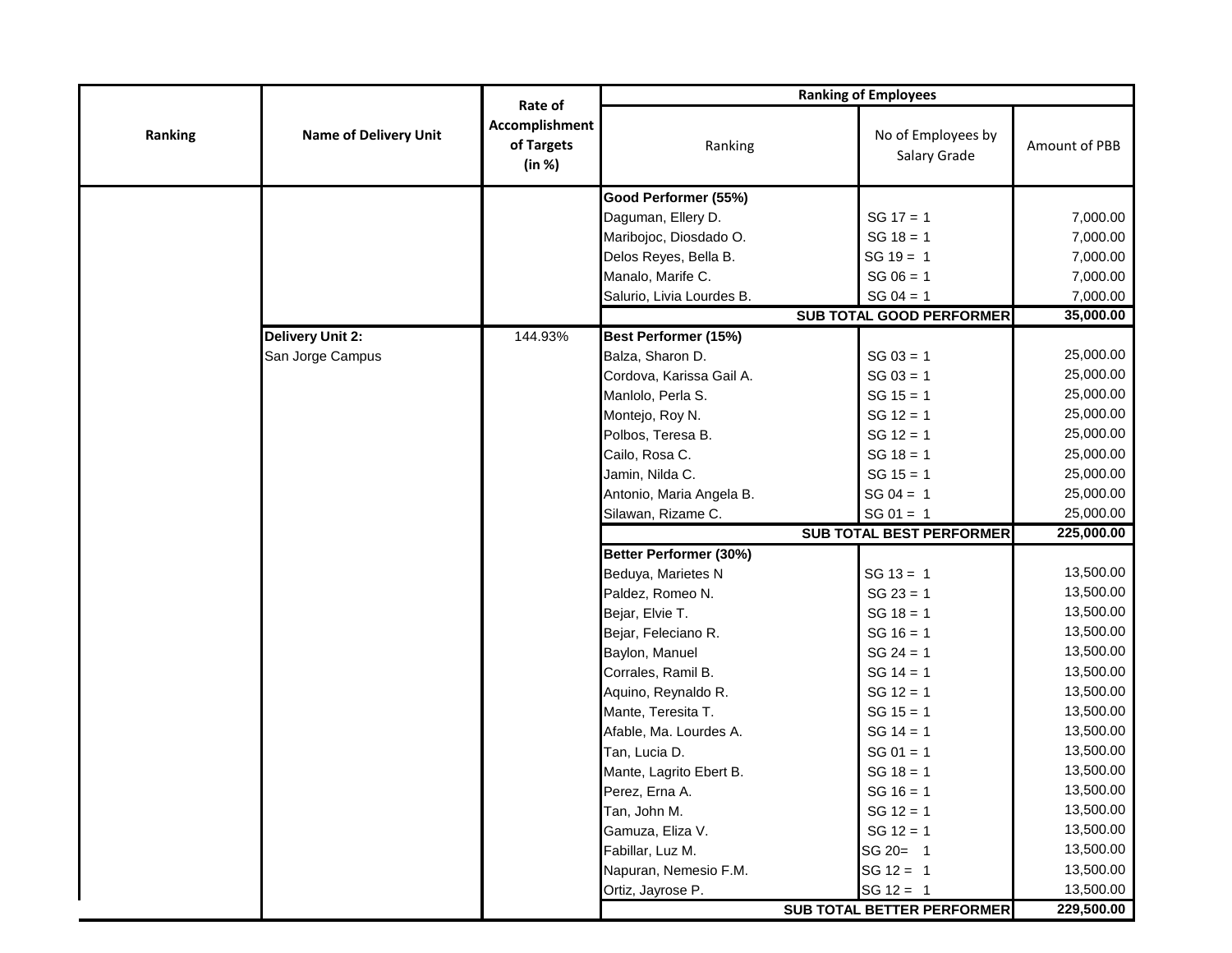|         |                              | Rate of                                | <b>Ranking of Employees</b>    |                                    |               |  |
|---------|------------------------------|----------------------------------------|--------------------------------|------------------------------------|---------------|--|
| Ranking | <b>Name of Delivery Unit</b> | Accomplishment<br>of Targets<br>(in %) | Ranking                        | No of Employees by<br>Salary Grade | Amount of PBB |  |
|         |                              |                                        | Good Performer (55%)           |                                    |               |  |
|         |                              |                                        | Corrales, Rodolfo Jr. B.       | $SG 15 = 1$                        | 7,000.00      |  |
|         |                              |                                        | Pallones, Josephine A.         | $SG 01 = 1$                        | 7,000.00      |  |
|         |                              |                                        | Docena, Lourna B.              | $SG 14 = 1$                        | 7,000.00      |  |
|         |                              |                                        | Mujeres, Crispina A.           | $SG 01 = 1$                        | 7,000.00      |  |
|         |                              |                                        | Mujeres, Princess Claubette R. | $SG 12 = 1$                        | 7,000.00      |  |
|         |                              |                                        | Mabajen, Dionesio Jr. C.       | $SG 03 = 1$                        | 7,000.00      |  |
|         |                              |                                        | Alamin, Myrna B.               | $SG 03 = 1$                        | 7,000.00      |  |
|         |                              |                                        | Logatiman, Josefina D.         | $SG 11 = 1$                        | 7,000.00      |  |
|         |                              |                                        | Merida, Zenaida V.             | $SG 19 = 1$                        | 7,000.00      |  |
|         |                              |                                        | Timan, Elegrecio L.            | $SG 06 = 1$                        | 7,000.00      |  |
|         |                              |                                        | Sison, Florida C.              | $SG 15 = 1$                        | 7,000.00      |  |
|         |                              |                                        | Maynite, Clarita C.            | $SG 12 = 1$                        | 7,000.00      |  |
|         |                              |                                        | Tangaran, Lorilie F.           | $SG 12 = 1$                        | 7,000.00      |  |
|         |                              |                                        | Ceblano, Nino R.               | $SG 13 = 1$                        | 7,000.00      |  |
|         |                              |                                        | Gantala, Pedro A.              | $SG 03 = 1$                        | 7,000.00      |  |
|         |                              |                                        | Zosa, Ryan Emil T.             | $SG 11 = 1$                        | 7,000.00      |  |
|         |                              |                                        | Tan, Cesario B.                | $SG 18 = 1$                        | 7,000.00      |  |
|         |                              |                                        | Duena, Cresencio V.            | $SG 01 = 1$                        | 7,000.00      |  |
|         |                              |                                        | Lonzaga, Arnulfo O.            | $SG 15 = 1$                        | 7,000.00      |  |
|         |                              |                                        | Gadaingan, Oscar B.            | $SG 14 = 1$                        | 7,000.00      |  |
|         |                              |                                        | Pensotes, Samuel H.            | $SG 04 = 1$                        | 7,000.00      |  |
|         |                              |                                        | De Leon, Jane P.               | $SG 04 = 1$                        | 7,000.00      |  |
|         |                              |                                        | Abanag, Silva B.               | $SG 15 = 1$                        | 7,000.00      |  |
|         |                              |                                        | Cabubas, Rogelio J.            | $SG 01 = 1$                        | 7,000.00      |  |
|         |                              |                                        | Mujeres, Francisca R.          | $SG 01 = 1$                        | 7,000.00      |  |
|         |                              |                                        | Bongalon, Rico P.              | $SG 18 = 1$                        | 7,000.00      |  |
|         |                              |                                        | Alivio, Dario P.               | $SG 01 = 1$                        | 7,000.00      |  |
|         |                              |                                        | Diocton, Reynaldo R.           | $SG 16 = 1$                        | 7,000.00      |  |
|         |                              |                                        | Mayorgas, Virginia L. (7 mos.) | $SG 14 = 1$                        | 5,600.00      |  |
|         |                              |                                        | Casuela, Jesusa L. (4 mos)     | $SG 12 = 1$                        | 3,500.00      |  |
|         |                              |                                        | Fortaleza, Judith S. (4 mos)   | $SG 12 = 1$                        | 3,500.00      |  |
|         |                              |                                        | Fabillar, Jaime (6 mos.)       | $SG 22 = 1$                        | 4,900.00      |  |
|         |                              |                                        |                                | <b>SUB TOTAL GOOD PERFORMER</b>    | 213,500.00    |  |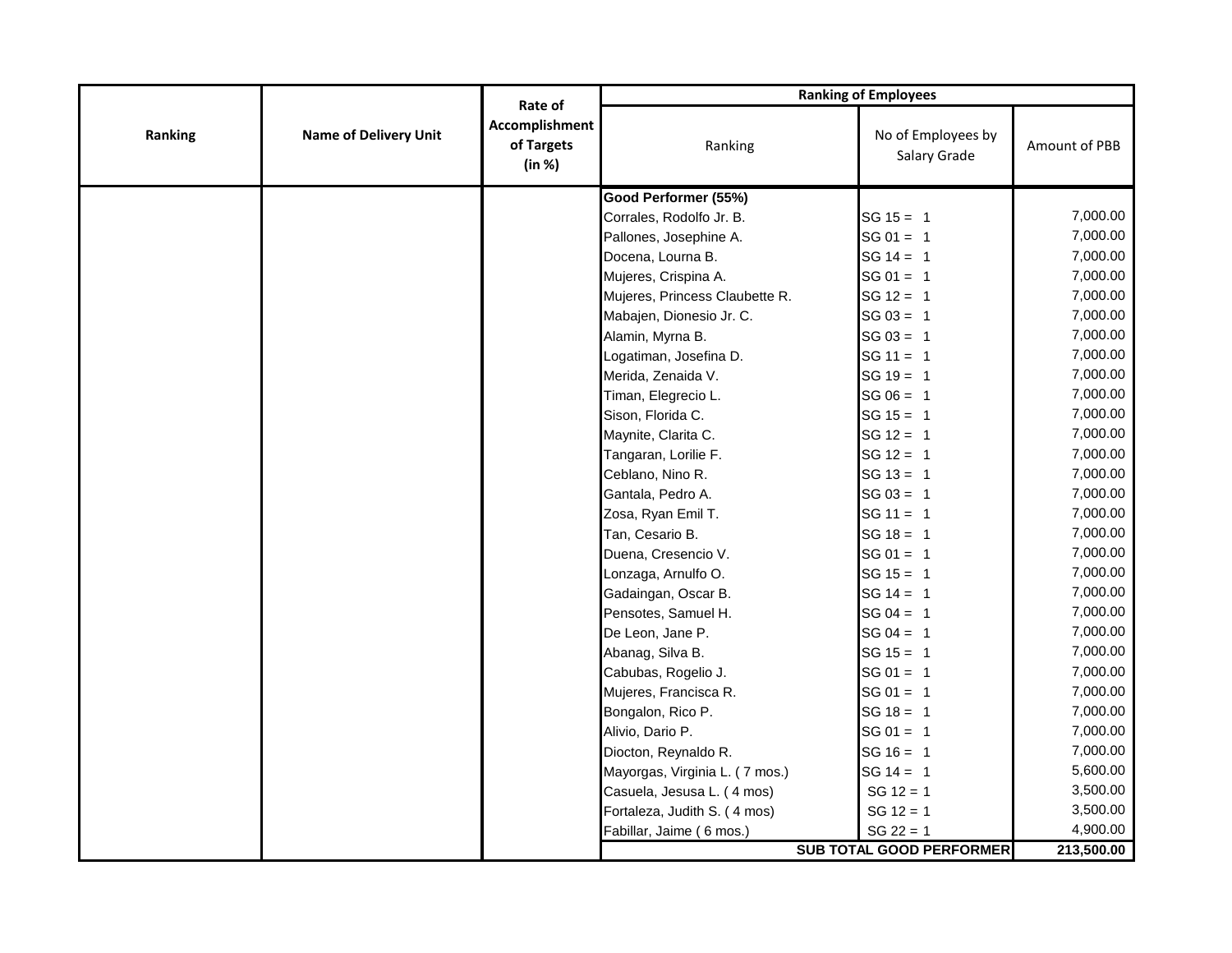|                | <b>Name of Delivery Unit</b>  | Rate of<br>Accomplishment<br>of Targets<br>(in %) | <b>Ranking of Employees</b>    |                                    |               |  |
|----------------|-------------------------------|---------------------------------------------------|--------------------------------|------------------------------------|---------------|--|
| Ranking        |                               |                                                   | Ranking                        | No of Employees by<br>Salary Grade | Amount of PBB |  |
| 2.3 Good (65%) | Delivery Unit 1:              | 136.67%                                           | Best Performer (10%)           |                                    |               |  |
|                | <b>Extension Services</b>     |                                                   | Labasbas, Remelito T.          | $SG 13 = 1$                        | 15,000.00     |  |
|                |                               |                                                   |                                | <b>SUB TOTAL BEST PERFORMER</b>    | 15,000.00     |  |
|                |                               |                                                   | Better Performer (25%)         |                                    |               |  |
|                |                               |                                                   | Lonzaga, Eugenia A.            | SG 20= 1                           | 10,000.00     |  |
|                |                               |                                                   | Tangaran, Joselito B.          | $SG 12 = 1$                        | 10,000.00     |  |
|                |                               |                                                   |                                | <b>SUB TOTAL BETTER PERFORMER</b>  | 20,000.00     |  |
|                |                               |                                                   | Good Performer (65%)           |                                    |               |  |
|                |                               |                                                   | Barandino, Iris G.             | $SG 12 = 1$                        | 5,000.00      |  |
|                |                               |                                                   | Celeste, Novlloyd E.           | $SG 12 = 1$                        | 5,000.00      |  |
|                |                               |                                                   | Balza, Martin C.               | $SG 12 = 1$                        | 5,000.00      |  |
|                |                               |                                                   |                                | <b>SUB TOTAL GOOD PERFORMER</b>    | 15,000.00     |  |
|                | <b>Delivery Unit 2:</b>       | 114.44%                                           | <b>Best Performer (10%)</b>    |                                    |               |  |
|                | College of Teacher Education  |                                                   | Cabral, Helen S.               | $SG 23 = 1$                        | 15,000.00     |  |
|                | and Arts and Sciences (CTEAS) |                                                   | Calamayo, Judith S.            | $SG 13 = 1$                        | 15,000.00     |  |
|                |                               |                                                   |                                | <b>SUB TOTAL BEST PERFORMER</b>    | 30,000.00     |  |
|                |                               |                                                   | Better Performer (25%)         |                                    |               |  |
|                |                               |                                                   | Dollado, Ma Lucil H.           | $SG 15 = 1$                        | 10,000.00     |  |
|                |                               |                                                   | Nugal, Alberto S.              | $SG 12 = 1$                        | 10,000.00     |  |
|                |                               |                                                   | Dela Cruz, Tita Y.             | $SG 12 = 1$                        | 10,000.00     |  |
|                |                               |                                                   | Maniable, Modesto M.           | SG 22= 1                           | 10,000.00     |  |
|                |                               |                                                   |                                | <b>SUB TOTAL BETTER PERFORMER</b>  | 40,000.00     |  |
|                |                               |                                                   | Good Performer (65%)           |                                    |               |  |
|                |                               |                                                   | Santos, Ma Cleta A.            | $SG 12 = 1$                        | 5,000.00      |  |
|                |                               |                                                   | Tarrayo, Susana P.             | $SG 19 = 1$                        | 5,000.00      |  |
|                |                               |                                                   | Epilogo, Perpetou C.           | $SG 13 = 1$                        | 5,000.00      |  |
|                |                               |                                                   | De los Reyes, Lydia C.         | $SG 22 = 1$                        | 5,000.00      |  |
|                |                               |                                                   | Bernardo, Nancy Faye B.        | $SG 17 = 1$                        | 5,000.00      |  |
|                |                               |                                                   | Pitogo, Galo P.                | $SG15 = 1$                         | 5,000.00      |  |
|                |                               |                                                   | Tanega, Joel C.                | $SG 12 = 1$                        | 5,000.00      |  |
|                |                               |                                                   | Villanueva, Valente P.         | $SG 21 = 1$                        | 5,000.00      |  |
|                |                               |                                                   | Mercurio, Phil harold L.       | $SG 12 = 1$                        | 5,000.00      |  |
|                |                               |                                                   | Montecalvo, Enrique B. (6 mos) | $SG 23 = 1$                        | 3,500.00      |  |
|                |                               |                                                   |                                | <b>SUB TOTAL GOOD PERFORMER</b>    | 48,500.00     |  |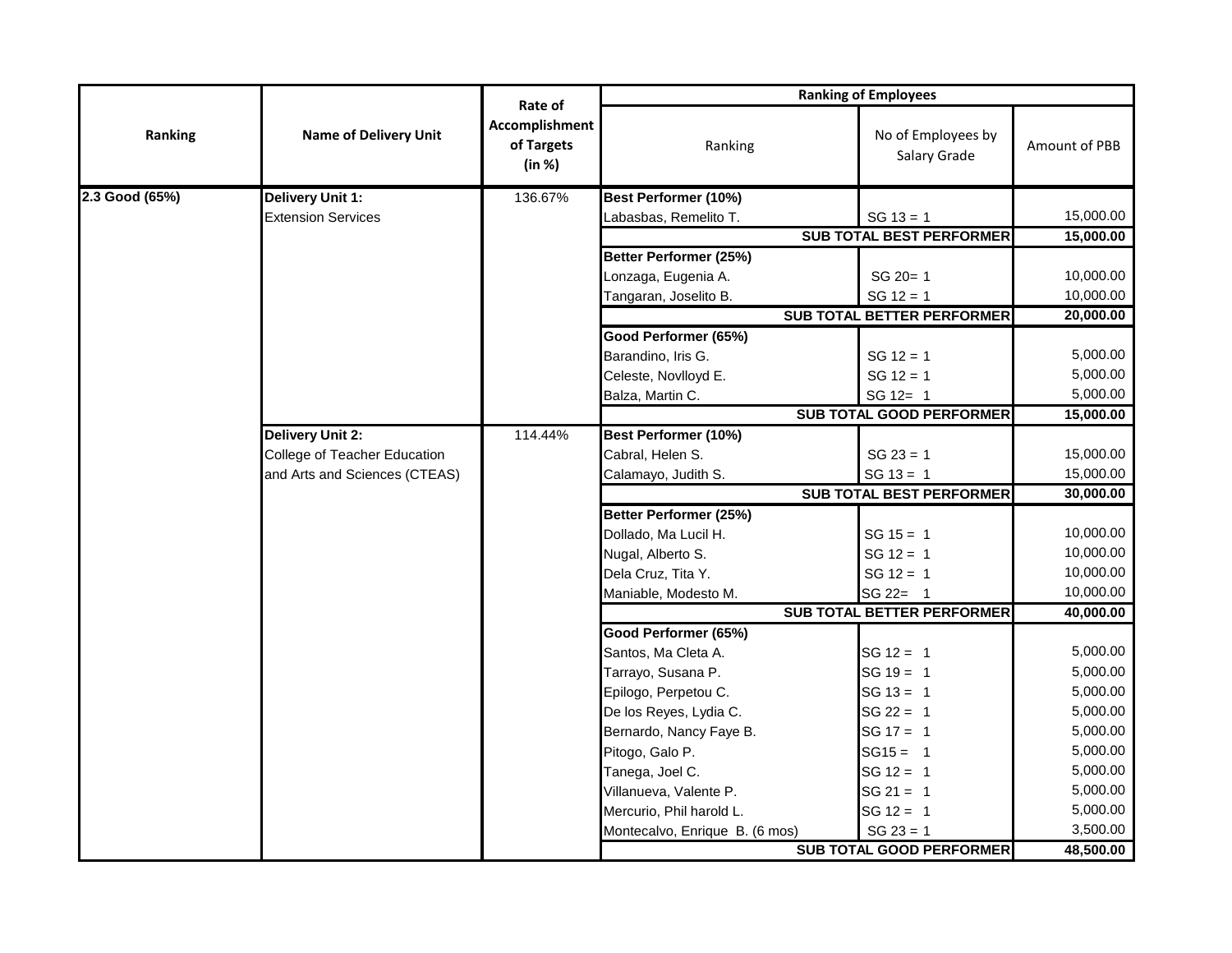|         | <b>Name of Delivery Unit</b>  | Rate of<br>Accomplishment<br>of Targets<br>(in %) | <b>Ranking of Employees</b>       |                                    |               |  |
|---------|-------------------------------|---------------------------------------------------|-----------------------------------|------------------------------------|---------------|--|
| Ranking |                               |                                                   | Ranking                           | No of Employees by<br>Salary Grade | Amount of PBB |  |
|         | Delivery Unit 3:              | 97.42%                                            | Best Performer (10%)              |                                    |               |  |
|         | College of Management and     |                                                   | Lacaba, leo Jesus M.              | $SG 16 = 1$                        | 15,000.00     |  |
|         | Information Technology (CMIT) |                                                   | Dollado, Rodolfo Jr. F.           | $SG 16 = 1$                        | 15,000.00     |  |
|         |                               |                                                   |                                   | <b>SUB TOTAL BEST PERFORMER</b>    | 30,000.00     |  |
|         |                               |                                                   | Better Performer (25%)            |                                    |               |  |
|         |                               |                                                   | Amoguez, Ronald A.                | $SG 12 = 1$                        | 10,000.00     |  |
|         |                               |                                                   | Garpeza, Norberto C.              | $SG 19 = 1$                        | 10,000.00     |  |
|         |                               |                                                   | Patimo, Donald M.                 | $SG 14 = 1$                        | 10,000.00     |  |
|         |                               |                                                   | Antivo, Edmun Dennis S.           | $SG 12 = 1$                        | 10,000.00     |  |
|         |                               |                                                   | Catamora, Rolyn A.                | $SG 12 = 1$                        | 10,000.00     |  |
|         |                               |                                                   | Bacamante, Francisco Jr. B.       | SG 12= 1                           | 10,000.00     |  |
|         |                               |                                                   |                                   | <b>SUB TOTAL BETTER PERFORMER</b>  | 60,000.00     |  |
|         |                               |                                                   | Good Performer (65%)              |                                    |               |  |
|         |                               |                                                   | Sidic, Isabelita C.               | $SG 19 = 1$                        | 5,000.00      |  |
|         |                               |                                                   | Reyes, Gloria B.                  | $SG 20 = 1$                        | 5,000.00      |  |
|         |                               |                                                   | Ortiz, Rolly L.                   | $SG 12 = 1$                        | 5,000.00      |  |
|         |                               |                                                   | Caillo, Sol R.                    | $SG 13 = 1$                        | 5,000.00      |  |
|         |                               |                                                   | Roa, Marilyn B.                   | $SG 15 = 1$                        | 5,000.00      |  |
|         |                               |                                                   | Canizares, Raymundo S.            | $SG 17 = 1$                        | 5,000.00      |  |
|         |                               |                                                   | Alorro, Editha T.                 | $SG 15 = 1$                        | 5,000.00      |  |
|         |                               |                                                   | Delfin, Erwin A.                  | $SG 12 = 1$                        | 5,000.00      |  |
|         |                               |                                                   | Lucero, Ma Bernadette A.          | $SG 19 = 1$                        | 5,000.00      |  |
|         |                               |                                                   | Flores, Salvador Jr. L.           | $SG 12 = 1$                        | 5,000.00      |  |
|         |                               |                                                   | Taduyo, Estela L.                 | SG 15= 1                           | 5,000.00      |  |
|         |                               |                                                   | Deveyra, Lorna O.                 | $SG 21 = 1$                        | 5,000.00      |  |
|         |                               |                                                   | Senario, Melanie Maria J. (7 mos) | SG 12= 1                           | 4,000.00      |  |
|         |                               |                                                   | Babon, Genaro G. (5 mos.)         | $SG 21 = 1$                        | 3,000.00      |  |
|         |                               |                                                   |                                   | <b>SUB TOTAL GOOD PERFORMER</b>    | 67,000.00     |  |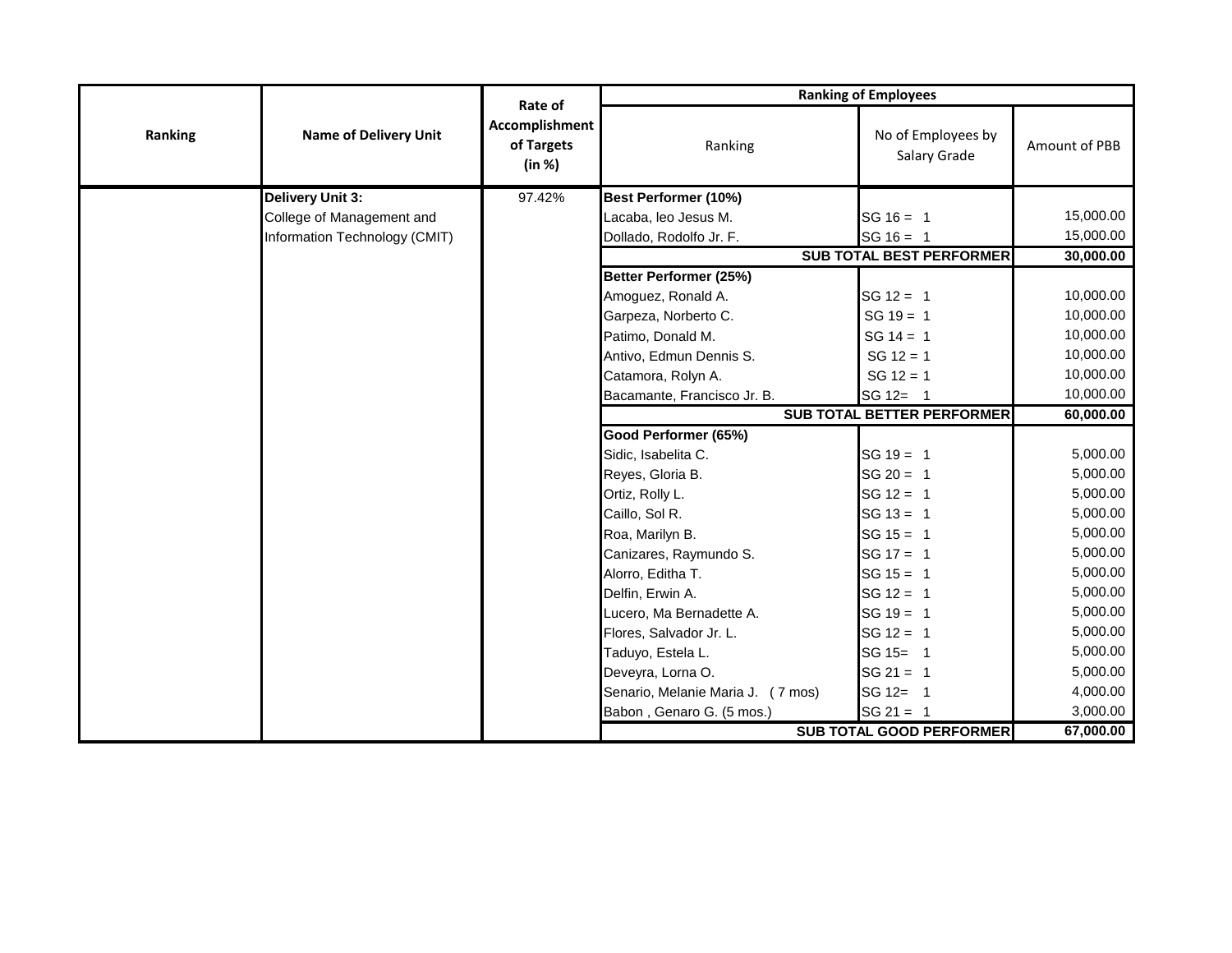|         |                                     |                                                   | <b>Ranking of Employees</b>           |                                    |                |  |
|---------|-------------------------------------|---------------------------------------------------|---------------------------------------|------------------------------------|----------------|--|
| Ranking | <b>Name of Delivery Unit</b>        | Rate of<br>Accomplishment<br>of Targets<br>(in %) | Ranking                               | No of Employees by<br>Salary Grade | Amount of PBB  |  |
|         | <b>Delivery Unit 4:</b>             | 96.65%                                            | Best Performer (10%)                  |                                    |                |  |
|         | <b>Graduate School and Training</b> |                                                   | <b>NONE</b>                           |                                    |                |  |
|         | Academy (GSTA)                      |                                                   |                                       | <b>SUB TOTAL BEST PERFORMER</b>    |                |  |
|         |                                     |                                                   | Better Performer (25%)<br><b>NONE</b> |                                    |                |  |
|         |                                     |                                                   |                                       | <b>SUB TOTAL BETTER PERFORMER</b>  | $\blacksquare$ |  |
|         |                                     |                                                   | Good Performer (65%)                  |                                    |                |  |
|         |                                     |                                                   | Oraya, Maria A.                       | $SG 19 = 1$                        | 5,000.00       |  |
|         |                                     |                                                   | Montecalvo, Fe C. (6 months)          | $SG 28 = 1$                        | 3,500.00       |  |
|         |                                     |                                                   |                                       | <b>SUB TOTAL GOOD PERFORMER</b>    | 8,500.00       |  |
|         | <b>Delivery Unit 5:</b>             | 96.25%                                            | Best Performer (10%)                  |                                    |                |  |
|         | Administration (Main Campus)        |                                                   | Makabenta, Ramon P.                   | $SG 18 = 1$                        | 15,000.00      |  |
|         |                                     |                                                   | Masecampo, Criselda N.                | $SG 04 = 1$                        | 15,000.00      |  |
|         |                                     |                                                   | Saavedra, Sarah Jane G.               | $SG 08 = 1$                        | 15,000.00      |  |
|         |                                     |                                                   | Tallo, Francis B.                     | $SG 01 = 1$                        | 15,000.00      |  |
|         |                                     |                                                   | Limpiado, Mishelle R.                 | $SG 03 = 1$                        | 15,000.00      |  |
|         |                                     |                                                   |                                       | <b>SUB TOTAL BEST PERFORMER</b>    | 75,000.00      |  |
|         |                                     |                                                   | Better Performer (25%)                |                                    |                |  |
|         |                                     |                                                   | Sobreviga, Marlon D.                  | $SG 13 = 1$                        | 10,000.00      |  |
|         |                                     |                                                   | Magbutay, Lorna M.                    | $SG 11 = 1$                        | 10,000.00      |  |
|         |                                     |                                                   | Lauderes, Domingo C.                  | $SG 03 = 1$                        | 10,000.00      |  |
|         |                                     |                                                   | Corsiga, Romeo T.                     | $SG 12 = 1$                        | 10,000.00      |  |
|         |                                     |                                                   | Yabao, Santos Jr. B.                  | $SG 01 = 1$                        | 10,000.00      |  |
|         |                                     |                                                   | Ultra, Bernardo Jr. B.                | $SG 08 = 1$                        | 10,000.00      |  |
|         |                                     |                                                   | Mendoza, Erlinda S.                   | $SG 06 = 1$                        | 10,000.00      |  |
|         |                                     |                                                   | Pecayo, Benjamin L.                   | $SG 24 = 1$                        | 10,000.00      |  |
|         |                                     |                                                   | Montanez, Primitivo Jr. C.            | $SG 14 = 1$                        | 10,000.00      |  |
|         |                                     |                                                   | Libranza, Danilo D.                   | $SG 03 = 1$                        | 10,000.00      |  |
|         |                                     |                                                   | Espedilla, Eusebio R.                 | $SG 17 = 1$                        | 10,000.00      |  |
|         |                                     |                                                   | Tibe, Francisco V.                    | $SG 17 = 1$                        | 10,000.00      |  |
|         |                                     |                                                   |                                       | <b>SUB TOTAL BETTER PERFORMER</b>  | 120,000.00     |  |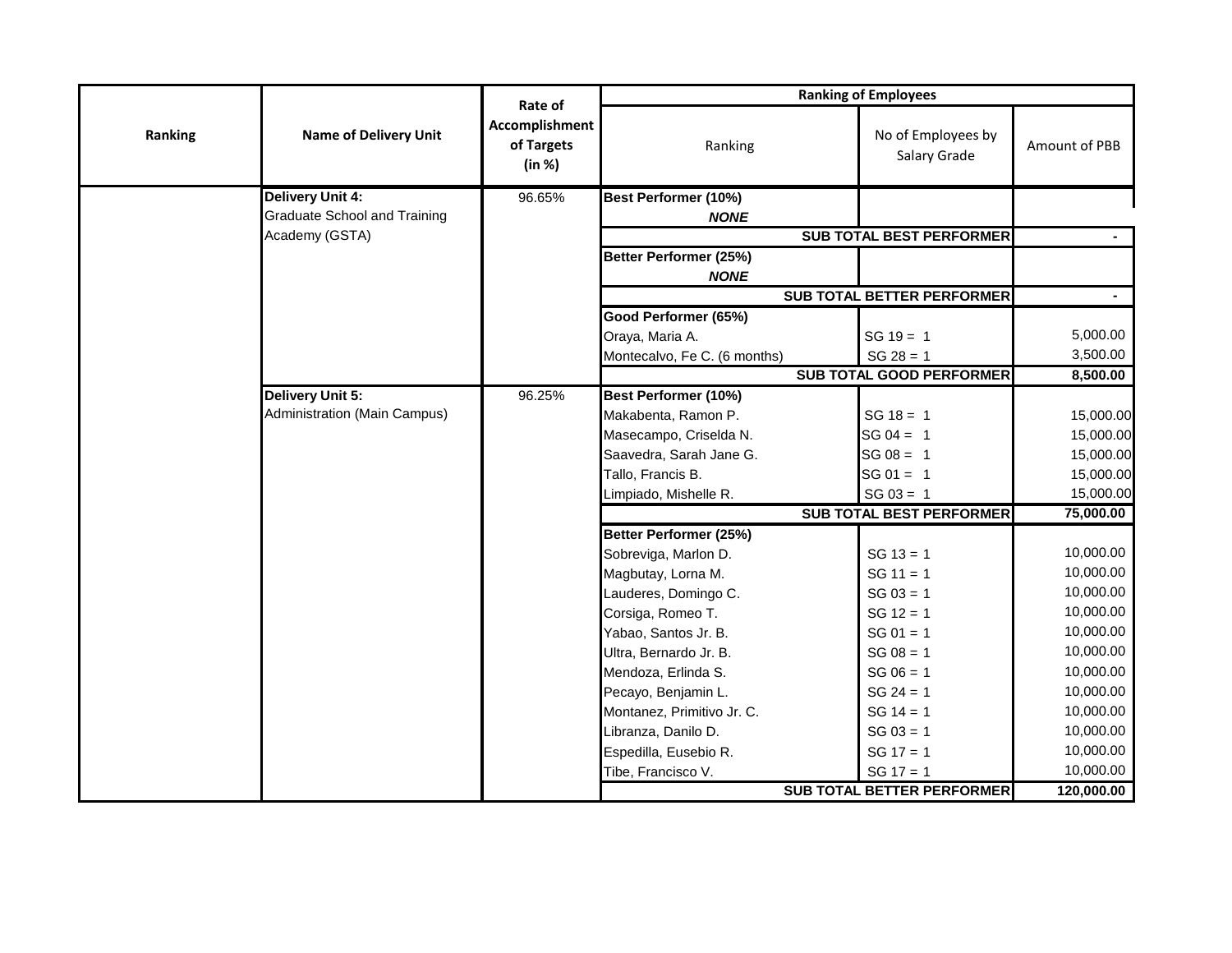|         | <b>Name of Delivery Unit</b> | Rate of<br>Accomplishment<br>of Targets<br>(in %) | <b>Ranking of Employees</b>           |                                    |               |  |
|---------|------------------------------|---------------------------------------------------|---------------------------------------|------------------------------------|---------------|--|
| Ranking |                              |                                                   | Ranking                               | No of Employees by<br>Salary Grade | Amount of PBB |  |
|         |                              |                                                   | Good Performer (65%)                  |                                    |               |  |
|         |                              |                                                   | Bueno, Nathaniel C.                   | $SG 01 = 1$                        | 5,000.00      |  |
|         |                              |                                                   | Beduya, Rogelio Jr. M.                | $SG 01 = 1$                        | 5,000.00      |  |
|         |                              |                                                   | Canada, Sherwin E.                    | $SG 03 = 1$                        | 5,000.00      |  |
|         |                              |                                                   | Mendoza, Rogelio O.                   | $SG 06 = 1$                        | 5,000.00      |  |
|         |                              |                                                   | Manatad, Venancio G.                  | $SG 03 = 1$                        | 5,000.00      |  |
|         |                              |                                                   | Pagjunasan, Aurelio R.                | $SG 03 = 1$                        | 5,000.00      |  |
|         |                              |                                                   | Sollano, Maria Eva M.                 | $SG 04 = 1$                        | 5,000.00      |  |
|         |                              |                                                   | Alviola, Fel S.                       | $SG 03 = 1$                        | 5,000.00      |  |
|         |                              |                                                   | Bautista, Cornelio Jr. C.             | $SG 19 = 1$                        | 5,000.00      |  |
|         |                              |                                                   | Tarrayo, Girlie M.                    | $SG 18 = 1$                        | 5,000.00      |  |
|         |                              |                                                   | Correche, Ale P.                      | $SG 03 = 1$                        | 5,000.00      |  |
|         |                              |                                                   | Chavez, Antonio D.                    | $SG 06 = 1$                        | 5,000.00      |  |
|         |                              |                                                   | Uy, Reynaldo A.                       | $SG 18 = 1$                        | 5,000.00      |  |
|         |                              |                                                   | Alviola, Deonifer P.                  | $SG 01 = 1$                        | 5,000.00      |  |
|         |                              |                                                   | Ty, Maria Jona V.                     | $SG 06 = 1$                        | 5,000.00      |  |
|         |                              |                                                   | Engracia, Elizabeth D.                | $SG 11 = 1$                        | 5,000.00      |  |
|         |                              |                                                   | Getalado, Neil L.                     | $SG 06 = 1$                        | 5,000.00      |  |
|         |                              |                                                   | Ramonida, Alejandro T.                | $SG 03 = 1$                        | 5,000.00      |  |
|         |                              |                                                   | Sagadal, Gil C.                       | $SG 01 = 1$                        | 5,000.00      |  |
|         |                              |                                                   | Pael, Antonio D.                      | $SG 03 = 1$                        | 5,000.00      |  |
|         |                              |                                                   | Mancol, Artemio R.                    | $SG 18 = 1$                        | 5,000.00      |  |
|         |                              |                                                   | Cadiong, Igmedio Jr. Y.               | $SG 03 = 1$                        | 5,000.00      |  |
|         |                              |                                                   | Velarde, Rico B.                      | $SG 03 = 1$                        | 5,000.00      |  |
|         |                              |                                                   | Enguito, Diolito E.                   | $SG 04 = 1$                        | 5,000.00      |  |
|         |                              |                                                   | Ebit, Danilo T.                       | $SG 01 = 1$                        | 5,000.00      |  |
|         |                              |                                                   | Aurea, Wilfredo A.                    | $SG 14 = 1$                        | 5,000.00      |  |
|         |                              |                                                   | Barral, Luz B.                        | $SG 11 = 1$                        | 5,000.00      |  |
|         |                              |                                                   | Penalosa, Mario C.                    | $SG 01 = 1$                        | 5,000.00      |  |
|         |                              |                                                   | De los Reyes, Raul E.                 | $SG 03 = 1$                        | 5,000.00      |  |
|         |                              |                                                   | Andrada, Bruce Carmelo (6 mos) casual | $SG 01 = 1$                        | 3,500.00      |  |
|         |                              |                                                   |                                       | <b>SUB TOTAL GOOD PERFORMER</b>    | 148,500.00    |  |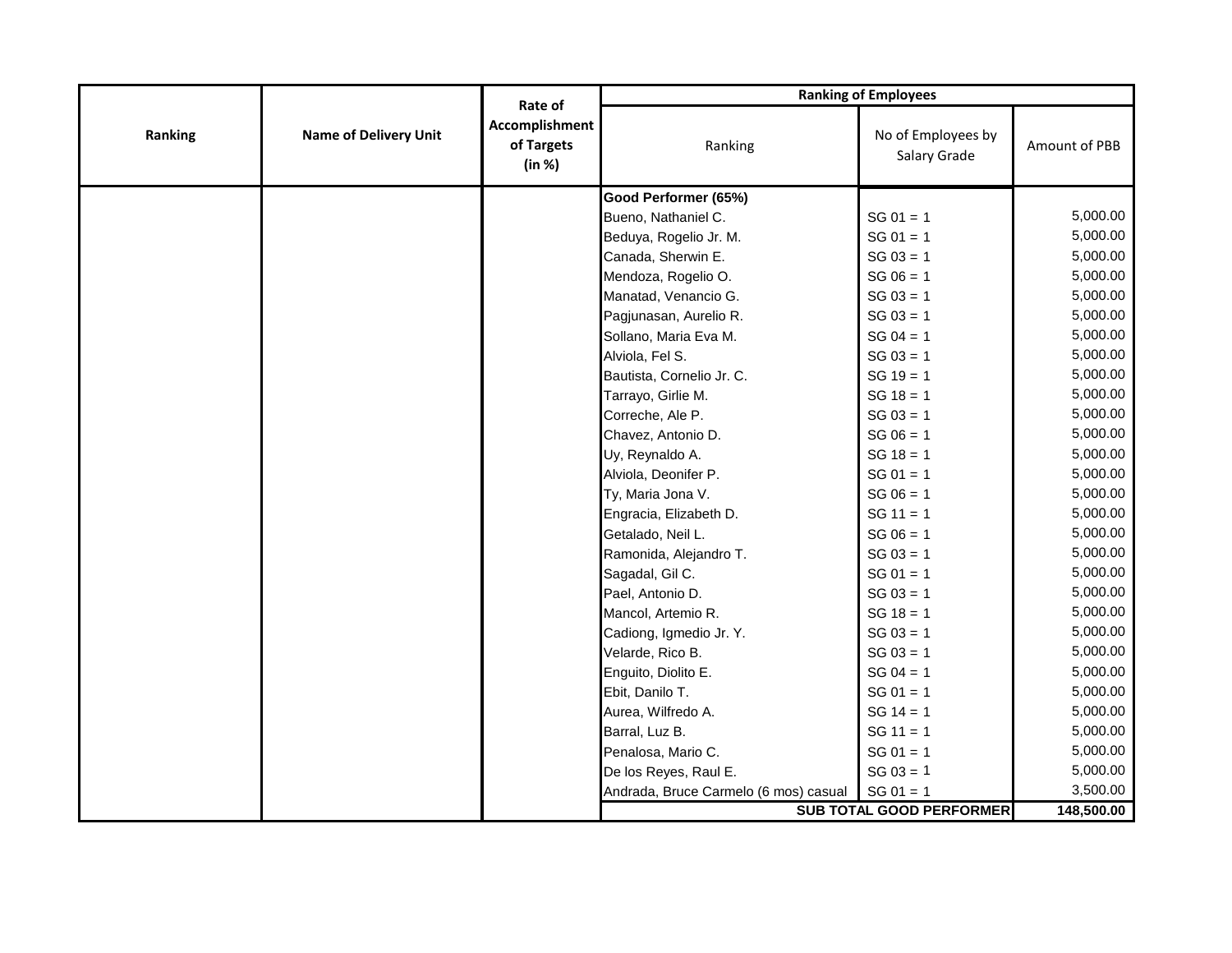|         | <b>Name of Delivery Unit</b> | Rate of<br>Accomplishment<br>of Targets<br>(in %) | <b>Ranking of Employees</b> |                                    |               |  |
|---------|------------------------------|---------------------------------------------------|-----------------------------|------------------------------------|---------------|--|
| Ranking |                              |                                                   | Ranking                     | No of Employees by<br>Salary Grade | Amount of PBB |  |
|         | Delivery Unit 6:             | 91.42%                                            | <b>Best Performer (10%)</b> |                                    |               |  |
|         | College of Engineering and   |                                                   | Romano, Joseph Marian B.    | $SG 13 = 1$                        | 15,000.00     |  |
|         | Industrial Technology (CEIT) |                                                   | Dimakiling, Rhio C.         | $SG 14 = 1$                        | 15,000.00     |  |
|         |                              |                                                   |                             | <b>SUB TOTAL BEST PERFORMER</b>    | 30,000.00     |  |
|         |                              |                                                   | Better Performer (25%)      |                                    |               |  |
|         |                              |                                                   | Javines, Fe C.              | $SG 15 = 1$                        | 10,000.00     |  |
|         |                              |                                                   | Santos, Romeo B.            | $SG 17 = 1$                        | 10,000.00     |  |
|         |                              |                                                   | Saliwan, Damaso M.          | $SG 15 = 1$                        | 10,000.00     |  |
|         |                              |                                                   | Apilado, Marciano B.        | $SG 20 = 1$                        | 10,000.00     |  |
|         |                              |                                                   | Catamora, Ramil S.          | $SG 22 = 1$                        | 10,000.00     |  |
|         |                              |                                                   | Miano, Erwin B.             | $SG 12 = 1$                        | 10,000.00     |  |
|         |                              |                                                   |                             | <b>SUB TOTAL BETTER PERFORMER</b>  | 60,000.00     |  |
|         |                              |                                                   | Good Performer (65%)        |                                    |               |  |
|         |                              |                                                   | Jabaan, Evangeline D.       | $SG 19 = 1$                        | 5,000.00      |  |
|         |                              |                                                   | Maribojoc, Ritchie P.       | $SG 12 = 1$                        | 5,000.00      |  |
|         |                              |                                                   | Tizon, Enrique Jr. T.       | $SG 16 = 1$                        | 5,000.00      |  |
|         |                              |                                                   | Lanuza, Ramil T.            | $SG 12 = 1$                        | 5,000.00      |  |
|         |                              |                                                   | Lasaca, Elizabeth P.        | $SG 17 = 1$                        | 5,000.00      |  |
|         |                              |                                                   | Baldomaro, Artemio G.       | $SG 12 = 1$                        | 5,000.00      |  |
|         |                              |                                                   | Bucalin, Ma Editha M.       | $SG 13 = 1$                        | 5,000.00      |  |
|         |                              |                                                   | Ortiz, Rameses L.           | $SG 12 = 1$                        | 5,000.00      |  |
|         |                              |                                                   | Amatosa, Teodoro Jr. A.     | $SG 12 = 1$                        | 5,000.00      |  |
|         |                              |                                                   | Gariando, Gonzalo L.        | $SG 13 = 1$                        | 5,000.00      |  |
|         |                              |                                                   | Galvez, Virgilio G.         | $SG 20 = 1$                        | 5,000.00      |  |
|         |                              |                                                   | Taduyo, Otilia G.           | $SG 14 = 1$                        | 5,000.00      |  |
|         |                              |                                                   | Jalayajay, Salvador R.      | $SG 12 = 1$                        | 5,000.00      |  |